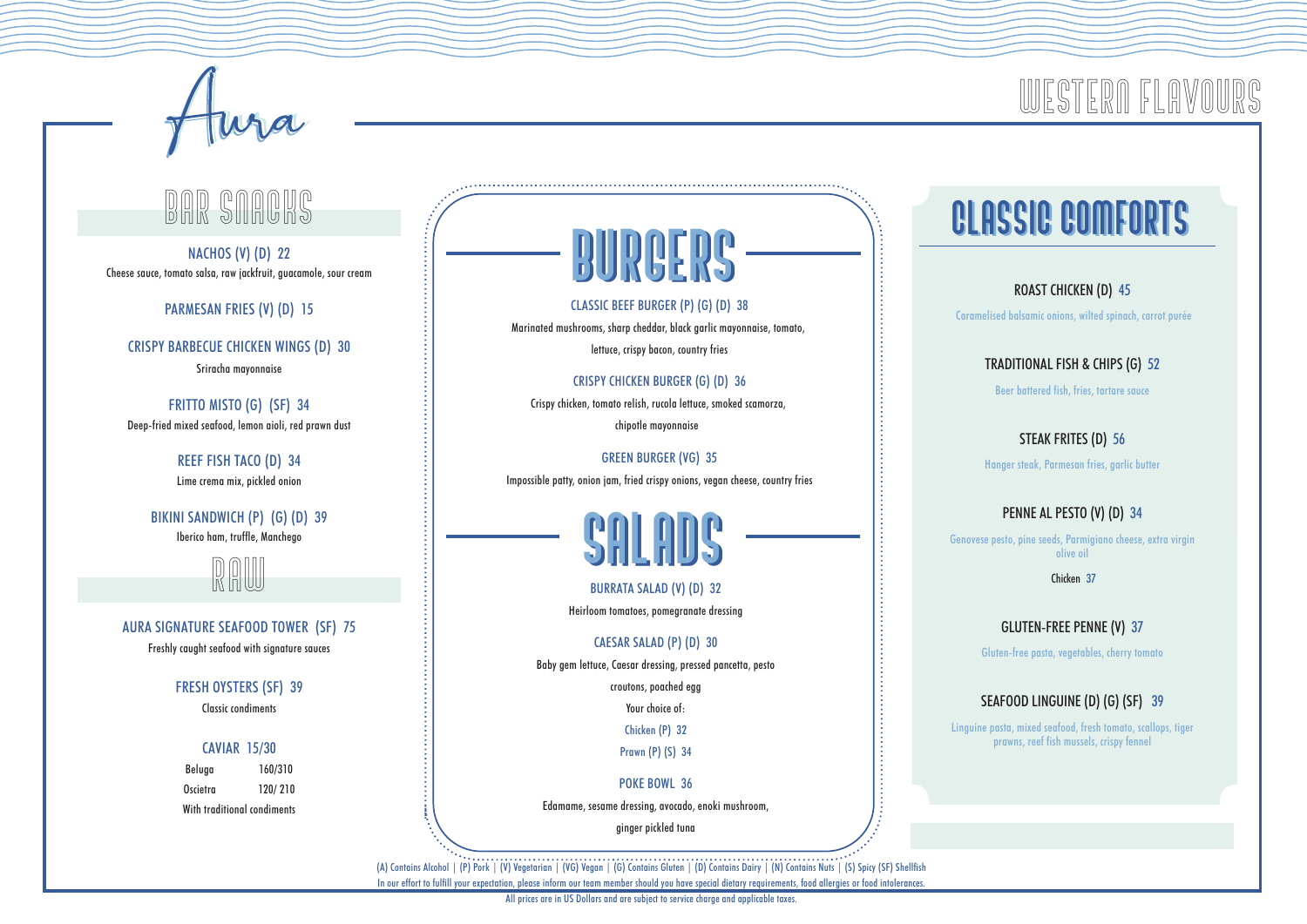# ASIAN FLAVOURS (COMPOSITION DESSERTS

#### SUSHI  $\overline{P}$  $\overline{Z}$ SUSHI

VEGETARIAN ROLL (V) (G) 30

Cream cheese, cucumber, asparagus, avocado

SPICY TUNA MAKI (S) (G) 32

Raw marinated yellowfin tuna loin, togarashi, edamame, pea shoots, sesame seeds

PRAWN TEMPURA ROLL (G) (SF) 32

Prawn, tobiko, avocado, lime mayonnaise, sesame seeds

DYNAMITE ROLL (S) (G) (SF) 39

Lobster, cream cheese, avocado, tobiko, spicy mayonnaise

### RICE & NOODLES RICE & NOODLES

NASI GORENG (SF) (G) 45

Seafood fried rice, fried egg, pickled vegetable, chicken satay and condiments

PAD THAI (SF) (G) (N) 45

Wok-fried rice noodles with mixed seafood, peanuts

WONTON NOODLE SOUP (G) 24

Chicken wontons, chicken broth, bok choy, egg noodles

MARGHERITA D.O.P (V) (G) (D) 37 San Marzano tomatoes, buffalo mozzarella, fresh basil

PROSCIUTTO AND BURRATA (P) (G) (D) 39 San Marzano tomatoes, mozzarella, fresh arugula

BBQ CHICKEN (G) (D) 39 Tomato sauce, slow-roasted pulled chicken, mozzarella, olives

> ROASTED WILD MUSHROOMS (G) (D) 39 Caramelised balsamic onions, rucola

MALDIVIAN TUNA (G) (D) 39 Smoked tuna, kopee fai leaves salad, rihaakuru, local chilli

> DIAVOLA (P) (G) (D) 39 Pepperoni, melted mozzarella, fresh arugula

## WESTERN FI AVN

TIRAMISU (D) 20

Lady finger dipped in coffee, eggs, sugar, mascarpone

CRÈME BRÛLÉE (D) 20 Rich baked custard, lemon zest, crystallised sugar

BANANA SPLIT (D) (N) 20

Fresh banana, vanilla ice cream, chocolate ice cream, whipped cream,

chocolate sauce, toasted almond slices

FUDGE SUNDAY (D) (N) 20

Vanilla ice cream, chocolate, whipped cream, crispy peanuts

FRUIT PLATTER 20

Seasonal cut fruit

BY SCOOP (D) 10 Maple walnut ice cream (D) (N) Kerala vanilla bean ice cream (D) Swiss chocolate ice cream (D) Valencia orange sorbet (VG)

(A) Contains Alcohol | (P) Pork | (V) Vegetarian | (VG) Vegan | (G) Contains Gluten | (D) Contains Dairy | (N) Contains Nuts | (S) Spicy (SF) Shellfish In our effort to fulfill your expectation, please inform our team member should you have special dietary requirements, food allergies or food intolerances.

All prices are in US Dollars and are subject to service charge and applicable taxes.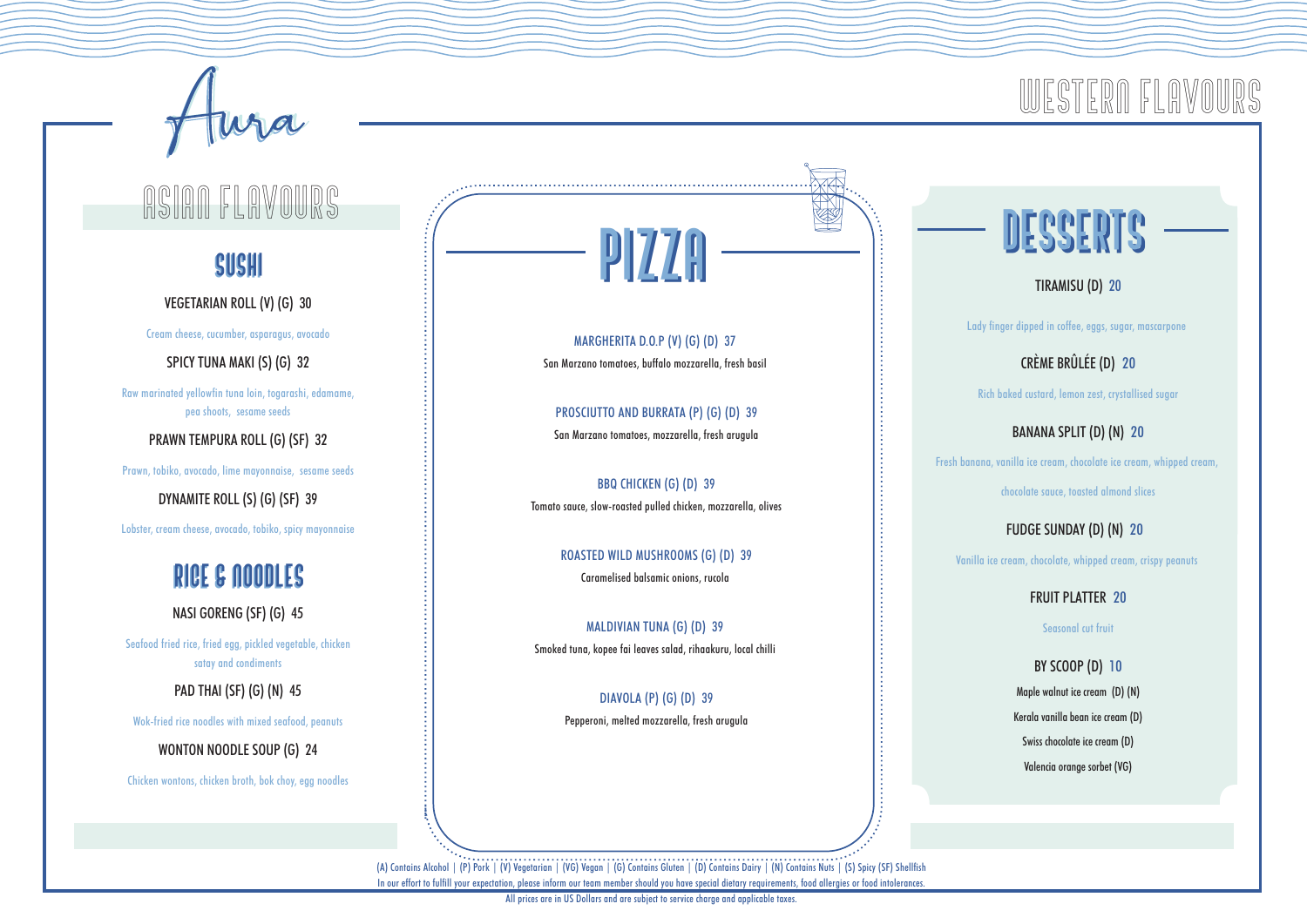

In our effort to fulfill your expectation, please inform our team member should you have special dietary requirements, food allergies or food intolerances.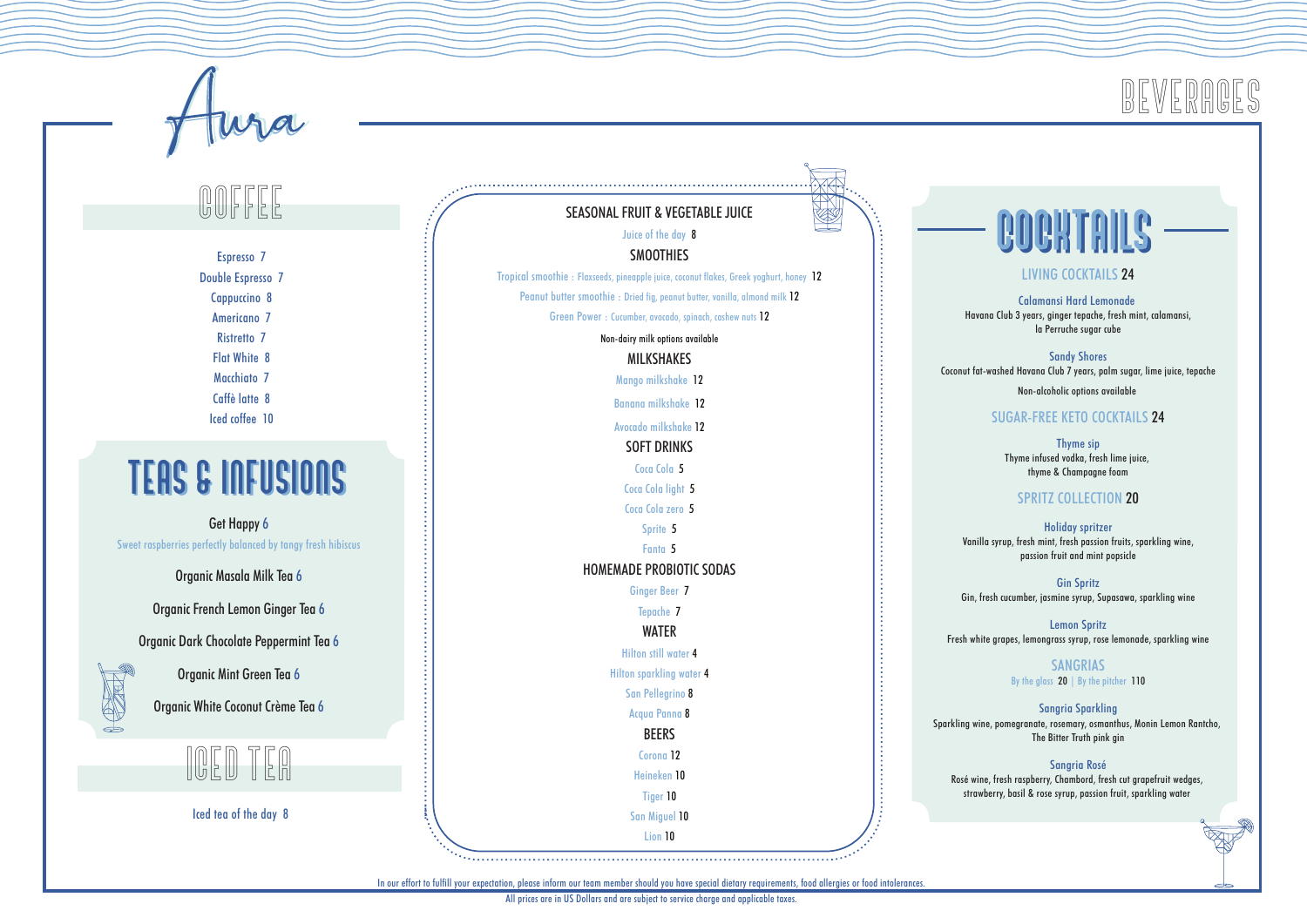

# COCKTAILS COCKTAILS

**Sangria White** White wine, tangerine juice, lemon juice, plum sake, house-made sugar syrup, ginger beer

> Sangria Red Traditional Sangria

#### SUMMER COCKTAILS 20

Vanilla passion Vanilla infused vodka, passion fruit purée, fresh lime juice, house-made vanilla syrup

**Fire** Tequila, Cointreau, red currant shrub, jalapeño syrup or local chilli syrup, lemon juice, chickpea water

> Rubab Rhubarb sake, vodka, passion fruit

Paloma Tequila blanco, clarified yuzu & hibiscus cordial, grapefruit Himalayan salt, soda

#### PIÑA COLADA 20

Traditional piña colada

#### CLASSICS 20

Negroni Martini Gimlet Singapore Sling Gin fizz Espresso martini **Mojito** Moscow mule

### CHAMPAGNE

NV – Moët & Chandon Impérial Brut – France

By the glass 45 | By the bottle 220

NV – Fleury Blanc de Noirs – Organic – France

By the glass 48 | By the bottle 280

2011 – Louis Roederer Blanc de Blancs – Organic – France

By the bottle 390

### ING WINE

2020 – Crudo Prosecco – Organic – Italy

By the glass 15 | By the bottle 80

2020 – Sea Change Prosecco Rosé – Organic and Biodynamic –

#### Sustainable – Italy

By the glass 15 | By the bottle 80



#### **CHABLIS**

Chablis is a Chardonnay making wine region in the northwest corner of Burgundy, France. Unlike other Chardonnay wines, Chablis rarely uses oak-aging, resulting in a very different style and taste profile. It's because of Chablis' renown that the unoaked Chardonnay style is popular worldwide. Wines from Chablis are frequently described as having citrus and white flower aromas with dry, lean, light-bodied flavors of citrus, pear, minerality, and salinity.

BEVERAGES

2020 – Jean-Paul & Benoît Droin Chablis – France

By the bottle 150

#### **CHARDONNAY**

Chardonnay is the world's most famous white-wine grape and one of the most widely planted. Chardonnay wines have high aromatic complexity, this is usually due to winemaking techniques (particularly the use of oak) and a distinctive buttery aroma. Fermentation and/or maturation in oak barrels contributes notes of vanilla, smoke, and hints of sweet spices such as clove and cinnamon. Extended lees contact while in barrel imparts biscuity, doughy flavors.

2017 – Storypoint Chardonnay – Organic – USA

By the glass 18 | By the bottle 90

NV – Copper Ridge Chardonnay – USA

By the glass 14 | By the bottle 70

#### **GEWÜRZTRAMINER**

Gewürztraminer is a grape variety that produces some of the world's most distinctive aromatic wines. Its perfumed style is somewhat polarizing; intense floral scent and sweet-spice flavors.

NV – Adobe Réserva Gewürztraminer – Chile

By the glass 14 | By the bottle 70

In our effort to fulfill your expectation, please inform our team member should you have special dietary requirements, food allergies or food intolerances.

All prices are in US Dollars and are subject to service charge and applicable taxes.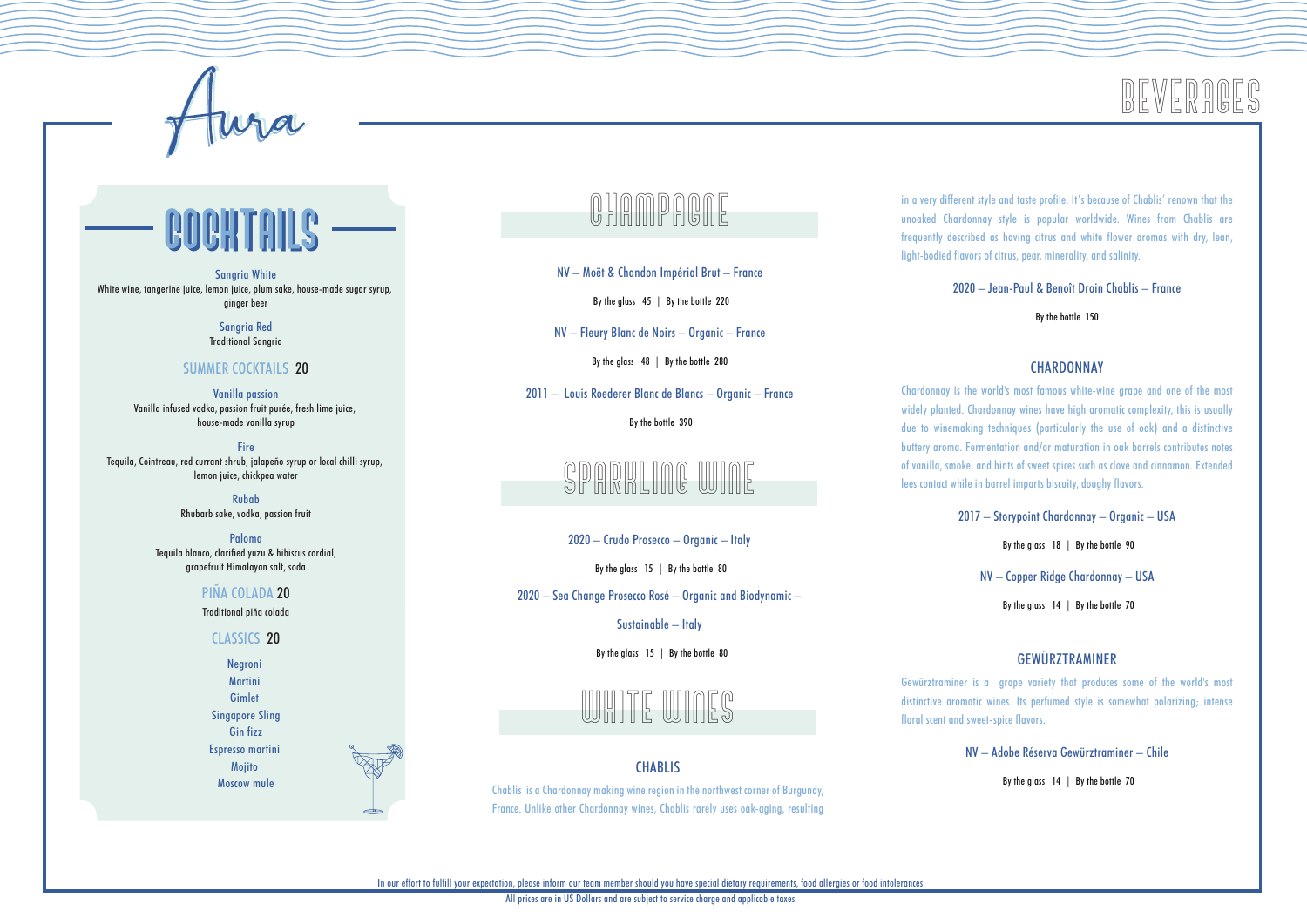

#### SAUVIGNON BLANC

Sauvignon Blanc is a white-wine grape from western France, now successfully grown in emerging and established wine regions all over the world. Classic Sauvignon Blanc aromas range from grass, nettles, blackcurrant leaf and asparagus to green apples and gooseberries, and to more esoteric notes such as arass.

2021 – Wishbone Sauvignon Blanc – New Zealand

By the glass 14 | By the bottle 70

2020 – Sea Change Sauvignon Blanc – Organic and Biodynamic –

Sustainable – France

By the glass 14 | By the bottle 70

2021 – Adobe Sauvignon Blanc – Organic and Vegan – Low ABV –

Chile

By the glass 14 | By the bottle 80

2021 – Menade Sauvignon Blanc – Organic – Spain

By the bottle 110

#### **VERMENTINO**

Vermentino is a white-wine grape grown in various locations in Liguria, Italy, the crisp freshness and minerality echo the cool, bright landscape of the Carrara marble quarries.

2020 – Tenuta Guado al Tasso Vermentino – Italy

By the glass 22 | By the bottle 120



NV – Muga Rosado – Spain

By the glass 15 | By the bottle 90

2021 – Emiliana Adobe Réserva Rosé – Organic and Vegan – Low ABV –

Chile

By the glass 14 | By the bottle 70

2020 – Studio by Miraval Provence Rosé – Angelina Jolie - Brad Pitt -

Famille Perrin – France

By the bottle 110

2020 – Chateau Miraval Provence Rosé – Angelina Jolie - Brad Pitt -

Famille Perrin – France

By the bottle 150

RED WINES

#### CABERNET SAUVIGNON

Cabernet Sauvignon is probably the most famous red wine grape variety on Earth. The classic profile of Cabernet Sauvignon tends to be full-bodied wines with high tannins and noticeable acidity that contributes to the wine's aging potential. Blackcurrant notes that can be accompanied by green bell pepper notes, mint and cedar which will all become more pronounced as the wine ages.

BEVERAGES

2020 – Crudo Cabernet Sauvignon – Organic – Italy

By the glass 14 | By the bottle 70

#### **MAIREC**

Malbec is a full-bodied red wine that grows mostly in Argentina. Known for its plump, dark fruit flavors and smoky finish, Malbec wine offers a great alternative to higher priced Cabernet Sauvignon and Syrah. Gives its best served cool.

2019 – Kaiken Réserva Malbec – Argentina

By the glass 14 | By the bottle 70

#### SHIRAZ

Shiraz wines are well known for their rich and juicy mid-palate. You can expect to taste flavours of pepper, spice and sweet red fruit. We also often get a different feel on the palate, strong on the front in the mouth and on the finish but with a slightly different mid-palate feel.

2020 – Reyneke Shiraz – Organic and Biodynamic – South Africa

By the glass 14 | By the bottle 70

In our effort to fulfill your expectation, please inform our team member should you have special dietary requirements, food allergies or food intolerances.